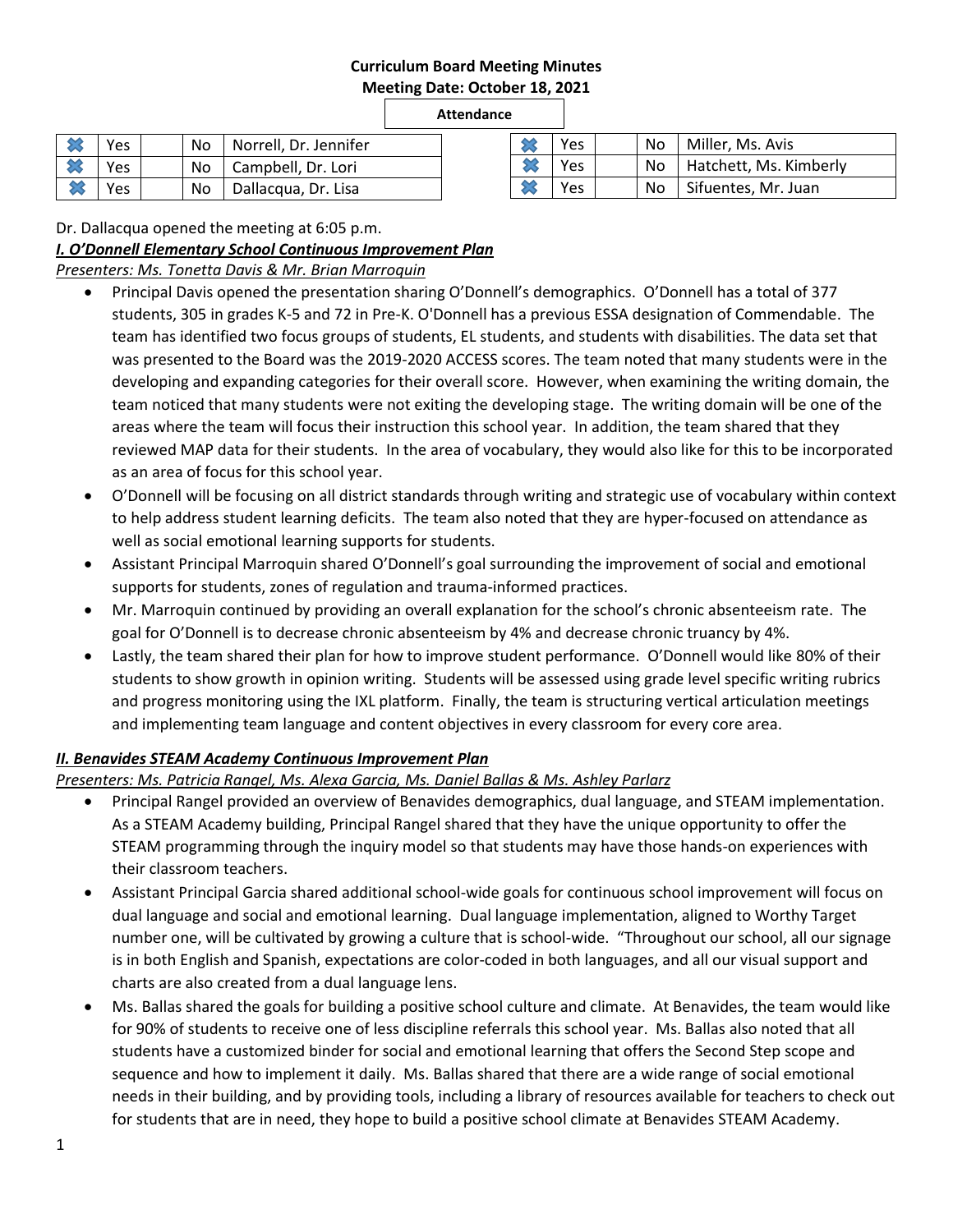- Ms. Parlarz continued the presentation by focusing on attendance. The goal at Benavides is to have a daily attendance rate of 95% or higher, and currently for the month of October, Benavides has an attendance rate of 96.29%. To continue working on this goal, the school engages students and parents. Every day before 9:00 a.m., there is a check on attendance and a team of people begin making phone calls to any student who is absent. There are quarterly and monthly incentives to celebrate those students who have achieved high attendance rates.
- "As a school, we are using Fountas and Pinnell as a quarterly assessment to determine and monitor students reading levels. We will use this information to support instruction at all grade levels. Our goal, aligned with target number five, is that 75% of students receiving tier two and tier three interventions will grow at least two reading levels throughout the year. We are focused on this goal, because 83% of our students are reading below grade level in our first and second grade."
- Lastly, Benavides has created goals for reading and math that will align to their fall MAP data. Their goal is to have 50% of students meeting their growth targets in their dominant language for both reading and math.

# *III. College and Career Fair Information*

*Presenters: Mr. Asa Gordon*

 Mr. Gordon shared information regarding the College and Career Fair, occurring on Wednesday, October 20, 2021, at the high school from noon to 1:30 p.m. There will be over 20 universities represented along with ten trade organizations. Mr. Gordon shared his excitement that students can interact with recruiters in a face-toface venue. This is a change from last year due to the restrictions with the pandemic.

## *IV. ESSER Staff Incentives*

### *Presenters: Dr. Jennifer Norrell*

 Dr. Norrell wanted to share with the committee that she has started conversations with the Union regarding ESSER staff incentives. Dr. Norrell shared that the idea would be to create stipends that would celebrate growth in the areas of attendance, graduation rates, freshman on track, attendance of after-school professional development, etc. A full proposal to be presented for all board members is forthcoming.

#### *V. 2021 Report Card Data Update*

*Presenter: Dr. Lisa Dallacqua*

 Today October 18, 2021, ISBE released to the public and to District for non-assessment data from the Illinois School Report card, the release dates and further information for the Illinois school report card will be discussed in detail by Dr. Norrell at the full board meeting tonight at 7:00 p.m.

#### *VI. Headset Memo*

#### *Presenter: Dr. Lisa Dallacqua*

 Dr. Dallacqua presented a memo to the board for approval of the purchase for 1200 noise canceling headphones with microphone capabilities to be used by our tier two students in mathematics with Elevate K-12 intervention services. The total cost for the proposal is \$11,400.

#### *VII. ISBE Disproportionality Review*

*Presenter: Dr. Lori Campbell*

 In December of 2019, East Aurora was cited for disproportionality of special education students based on having an average score of 4. Dr. Campbell shared that we have worked vigorously to move our subgroups that are being seen as disproportionately or significantly disproportionate as it relates to students with disabilities and the evaluation process. As of today, we moved to a score of 3.1. Our goal is to not be greater than a score of 3.0. ISBE reviewed our self-assessment and determined that this was important. It was stated that our disproportionality representation was not because we inappropriately identified students. All our students were appropriately identified; however, we were still identified based on the population of students for each subgroup.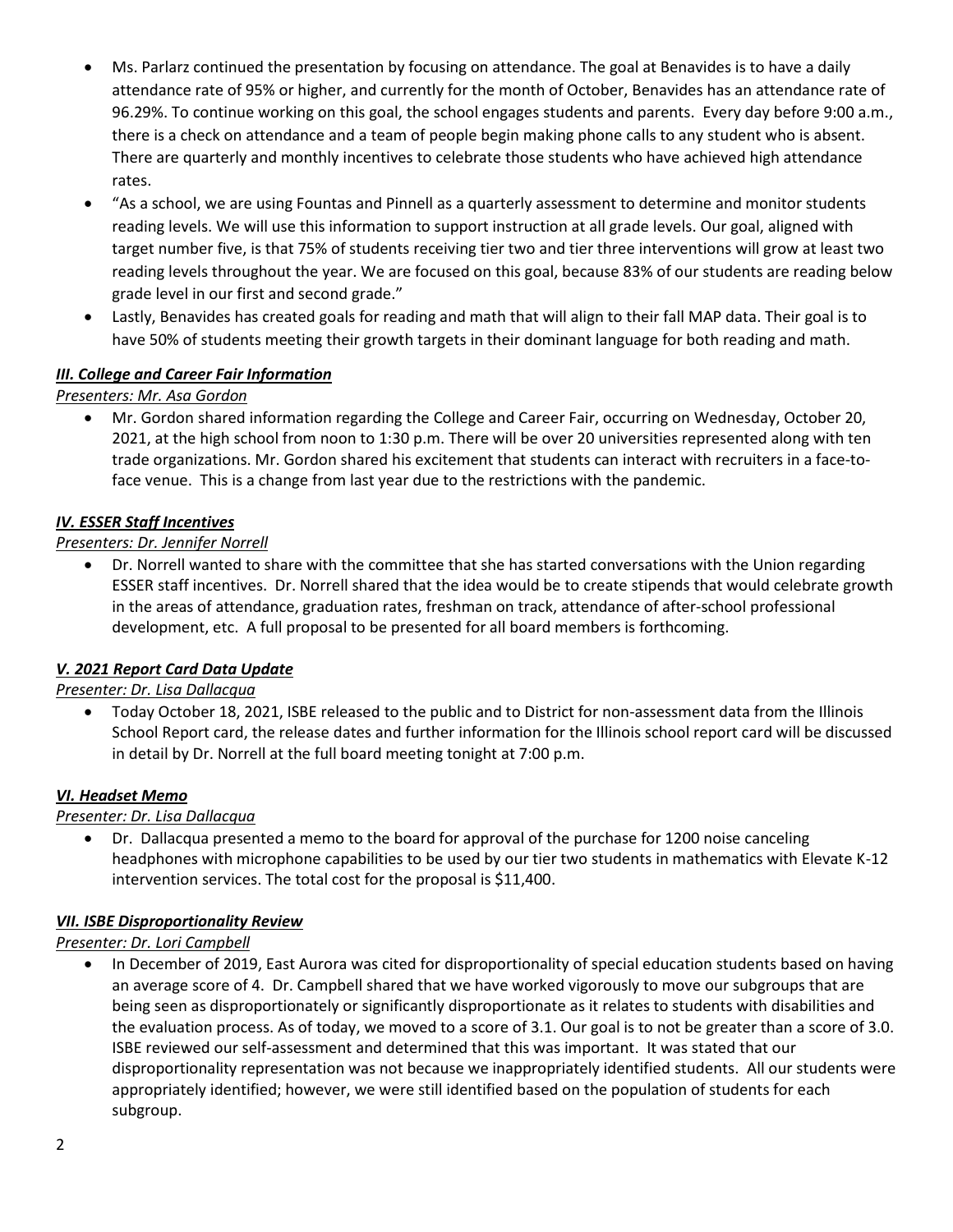The district, based on the state's review has improved in all identified areas. The district has moved from significant disproportionate to disproportionate in the following special education category, white students with emotional disabilities. The district is no longer proportionate in the following special education categories. Black students with emotional disabilities and white students identify with autism.

# *VIII. Nostalgia Workshop Professional Development*

## *Presenter: Dr. Lisa Dallacqua*

 Dr. Dallacqua shared the memo for continuation of professional development. Dr. Dallacqua shared that we have continued our partnership with Loyola University, Dominican and the University of Illinois at Chicago. Topics of sessions include "Legends of Latin America," "My Narrative and Building Collective Narratives," "Positive, Affective Connections in the Classroom," and "Identity, Migration and Community." Proposed sessions will be offered both after school and on weekends to accommodate our teacher's schedules and sessions will run until the end of May. The total cost for all three proposals is \$52,500.

## *IX. High School Course Proposal and Presentation*

*Presenter: Mr. Jonathan Simpson and Ms. Jennifer Brinkman*

- The high School administrative team shared four new courses they are proposing for the 2022-2023 school year. Pre-AP Algebra II, is a continuation of the Pre-AP program in mathematics. African American History will be offered as a semester-long class for honors credit within the social studies department. Latin American History, also a semester-long class, would also be offered as an honors credit in the social studies department. Finally, Latin American Literature, would be offered for a full year of English credit.
- These courses will provide instruction that aligns with district goals one and four: educational equity and student achievement.
- In Pre-AP Algebra II, the team shared the importance of providing rigorous grade level material and creating a mathematical sequence that allows for students to focus increasingly on college and career readiness. This also prepares students for future AP courses, particularly AP Computer Science Principles, AP Statistics, and AP Calculus. However, this could also extend to AP Physics, and AP Chemistry.
- The purpose of African American History and Latin American History courses is to develop an understanding of the role and contributions of both African American and Latinx communities in the history of America using primary resources and authentic curricular materials.
- In addition, each of these courses offers the opportunity to examine topics and achievements from the colonial to the contemporary era, focusing on important movements and figures in these communities. These courses do provide an incredible opportunity for building a culturally responsive course sequence for our high school students through a historical lens of these two communities.
- The proposed cost is for \$18,832, depending on the cost of texts and actual number of sections.
- Board member Ms. Hatchett shared with excitement, "I think back to my school years, high school years, reading texts that I could not identify with, but still having to be just as successful as my peers in that classroom. I think of my children as they progressed through school, predominantly white, having to read text that they could not identify with. To have these courses added for our children that gives them text that they can identify with--we have reached a turning point in America in education."

## *X. Attendance and Enrollment Update*

## *Presenter: Dr. Lisa Dallacqua*

 Dr. Dallacqua shared district attendance and enrollment. Overall, we have seen an increase in our attendance rates since we reported out at our last board meeting, from October 1 to October 13, the following percentages are reported: Preschool increased from 88.3% to 91%, elementary increased from 91.10% to 93%, middle school increased from 92.74% to 93.99%, and high school has increased from 80.67% to 81.59%. Our schools are continuing to deploy various strategies to continue to increase our attendance numbers. Enrollment has also increased to a total of 13,048 students district-wide.

## *XI. Disposal of Personal Property*